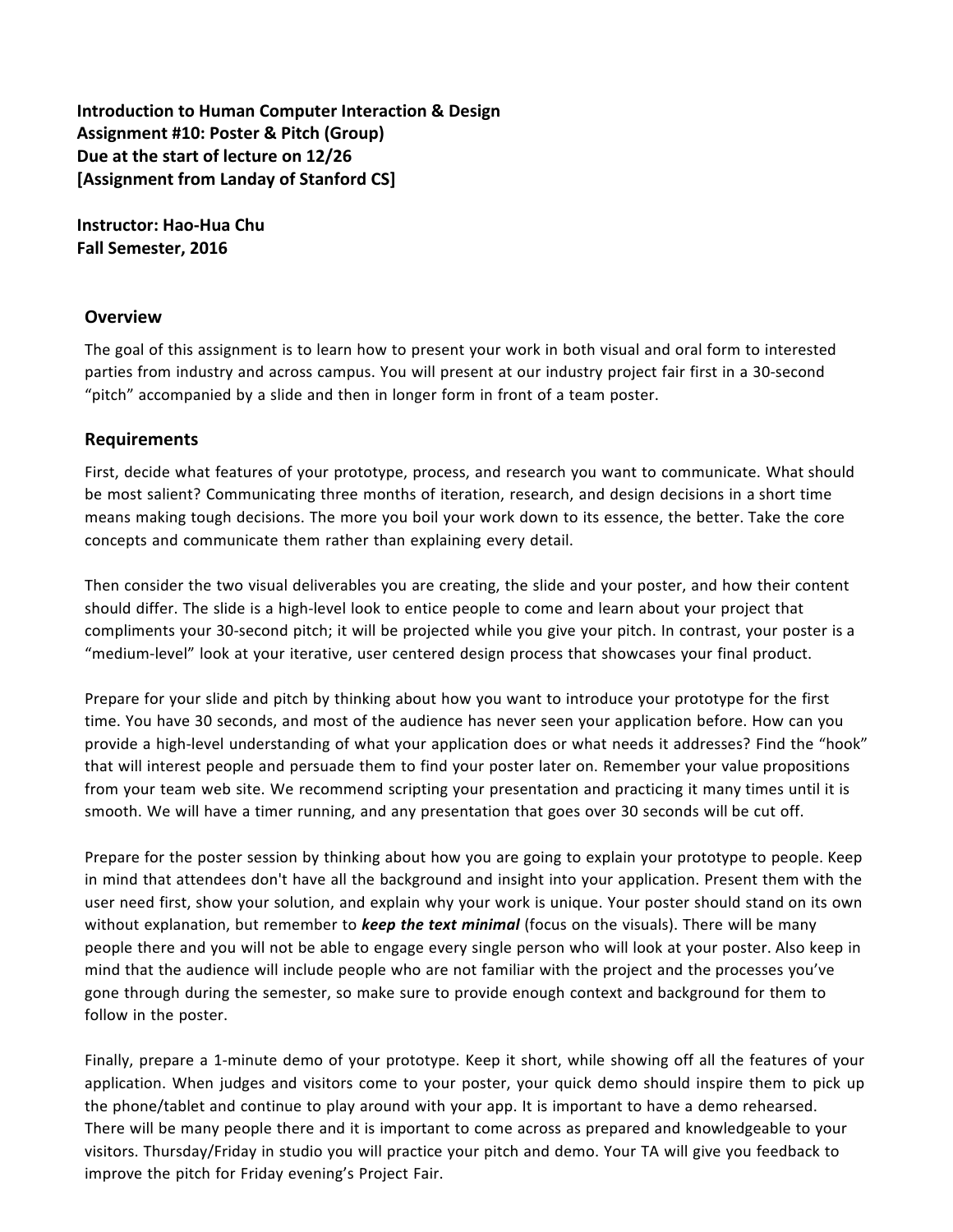## **Deliverables**

- 1. **Pitch:** Your team will present your project during a 30 second pitch, backed by a **single slide** displayed behind you. You must make the slide available for download on your team website. Your TA will give you feedback on your initial slide. Please revise and turn in the new slide on Wednesday evening.
- 2. **Poster:** The poster must be ~28"x20" (vertical or horizontal). This should not be a excessively time intensive project; it should take probably 2-3 hours. **Please send the poster file to your TA by 12/30 PM2:00.**

### **Slide Guidelines**

Your slide is meant to get the basic idea of your project across and entice folks to find out more. You must submit the slide as a single JPG file (1024x768 to fit on a standard 4:3 aspect ratio slide) with this assignment. No audio. 30 seconds only. After 30 seconds, it will automatically advance to the next group's slide. Please look at the following example "pitch" slides from prior classes for ideas.

- Usher
- SpringBoard
- Ola

### **Poster Guidelines**

Your poster should include:

- Logo
- Project Title
- Value proposition
- Basic Problem
- $\bullet$  How you solve it / purpose of the project
- Key Features
- Design iteration
- Team members names / project URL / HCI-D 2016

On your poster, you should include screenshots, and a **small amount of text**. Do not use full sentences. We have attached a PowerPoint template. Feel free to use the design as is, modify it, or not use it at all. Email your CA the day before it is due (by Tuesday night) and they will proofread it for writing and design and help you make it better. You must put a link to your poster on the team website. Please refer to the following example posters for ideas (or come look at the ones hanging outside Prof. Hao's office).

- Usher
- SpringBoard
- Ola